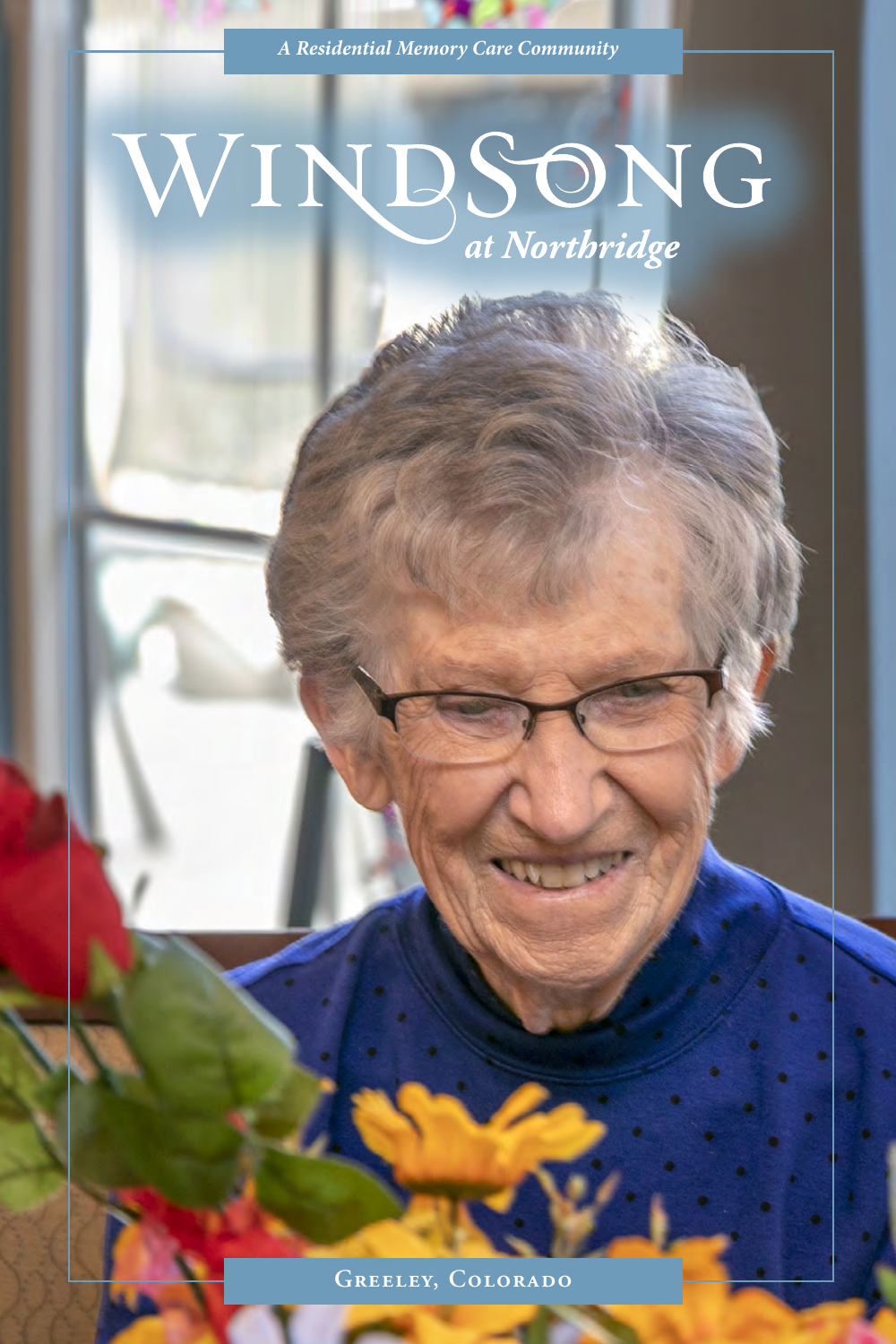

Welcome to WindSong at Northridge, a Montessori Inspired Lifestyle® Community.

OUR MISSION is to foster purposeful and meaningful lives for those with Alzheimer's and other dementias through the use of the Montessori Inspired Lifestyle.<sup>®</sup>

CREATING MOMENTS *from* MEMORIES<sup>TM</sup>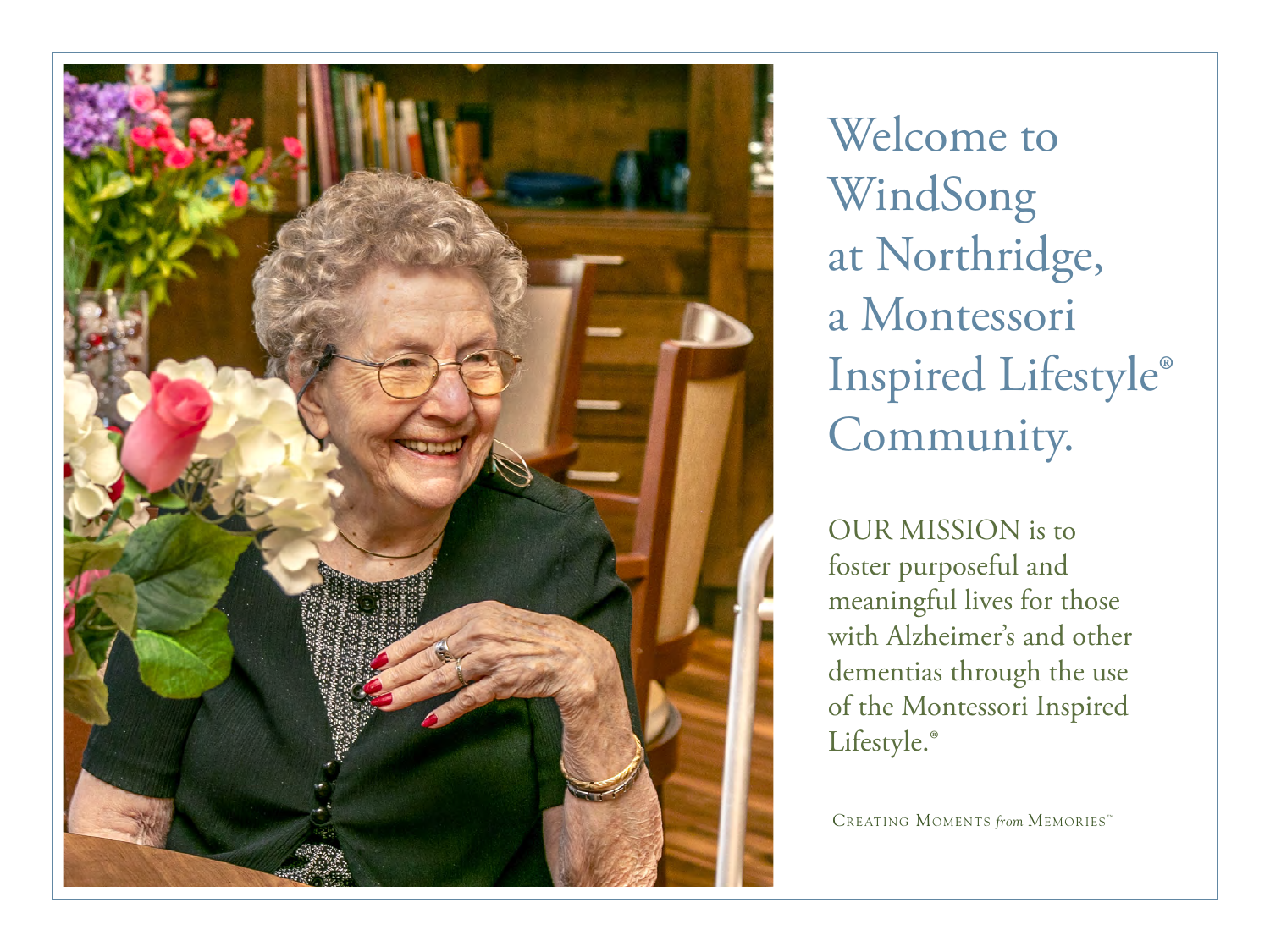

# WindSong at Northridge

**Located in beautiful Greeley, Colorado, WindSong at Northridge is a state-of-the-art, 52 suite memory care community with all the comforts of home.**

Each resident enjoys a private suite with a private bathroom. Residents are encouraged to personalize their rooms making them a special extension of home.



## Meaningful Moments

**Our professional and caring staff believe every resident is complete with deeply rooted memories, wisdom from a lifetime of experiences, and the capacity for joy, love and spirituality. While memory and abilities fade, we believe each person deserves to be honored as a whole individual for life.**

Using the *Montesorri Inspired Lifestyle Approach*, we are able to connect with individuals each day through deeply personal and meaningful interaction. The precious moments where connections are evidenced by smiles and bright eyes are later recreated and built upon for a foundation of ongoing success.

Our staff is trained in the *Montesorri Inspired Lifestyle Approach* to caring for those with dementia. This specialized training, dedication, and unparalleled compassion endears them to the remarkable people they serve.

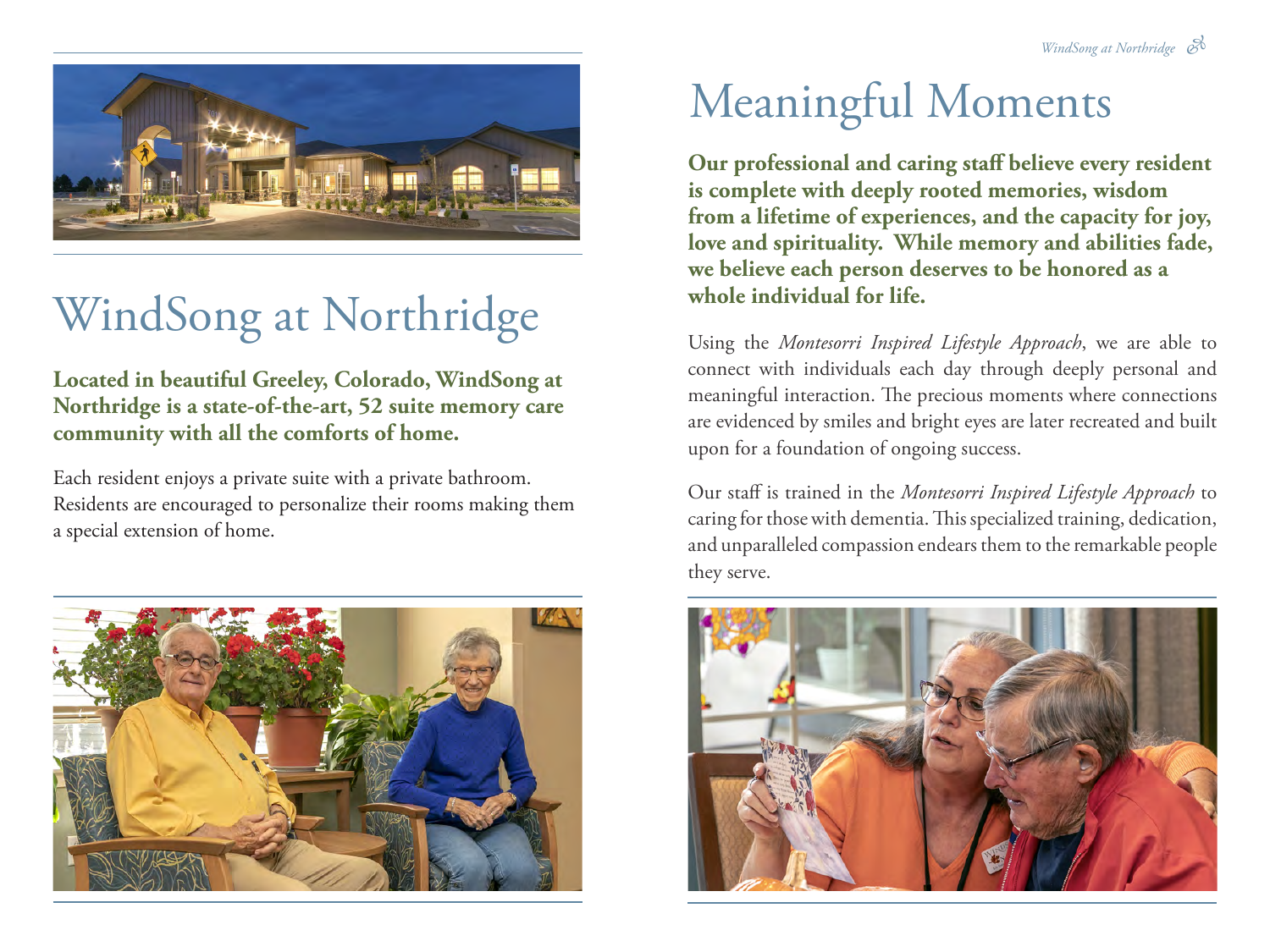#### Opportunity! Ask the resident

Assumptions are often made about individuals who have been diagnosed with dementia. We assume that they can no longer make choices, have new experiences or develop relationships. This is simply not the case. At WindSong at Northridge, we offer our residents the opportunity for control and choice by simply asking them. A Montessori based community is about providing the pathways that enable our residents to once again actively engage in their lives.

#### Your family is our family!

We believe that family members and loved one's our of residents are also part of our community. We encourage relatives to work with us to ensure a good quality of life for our residents. This collaborative relationship is the best arrangement possible.



#### We are a home, bedded in a community, connected to the larger world

WindSong communities are designed to create an environment that is reflective of the people who live within it. A community does not exist alone. It involves interacting with other communities, other people, other cultures and other generations. We ask ourselves, if not for this disease, what would their lives be like? Then we try to create those experiences in whatever way we can.

### The Prepared Environment

We create communities where people are enabled and supported to be independent. The WindSong environment is designed with intent. Memory boxes outside of apartments to assist residents in locating their home, directional signage on the walls to assist residents in finding their way and personalized apartments to allow residents to surround themselves with all the comforts of home are a few of the ways that we do this. Our goal is to create the kind of place we would all want to live.

#### Living with purpose

WindSong at Northridge is a place where our residents feel they belong, they have choices, can make decisions, contribute, and have a sense of purpose and a reason to get out of bed in the morning. Our residents have the opportunity to be on committees, plan celebrations, greet and support new community members and contribute to our monthly newsletter. We like to say, if we can imagine it, we can make it happen.